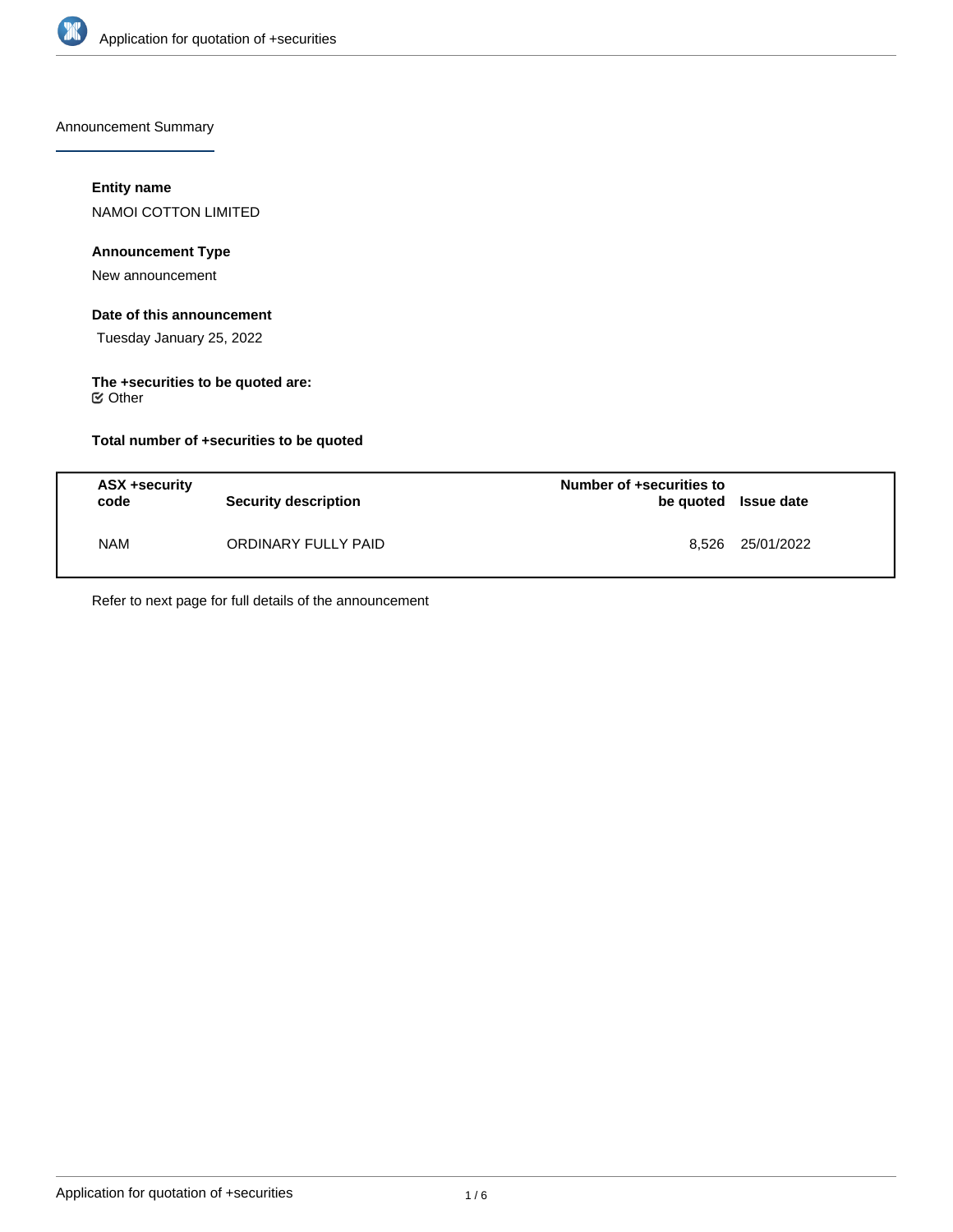

Part 1 - Entity and announcement details

### **1.1 Name of entity**

NAMOI COTTON LIMITED

We (the entity named above) apply for +quotation of the following +securities and agree to the matters set out in Appendix 2A of the ASX Listing Rules.

**1.2 Registered number type** ABN

**Registration number** 76010485588

**1.3 ASX issuer code**

NAM

**1.4 The announcement is**

New announcement

#### **1.5 Date of this announcement**

25/1/2022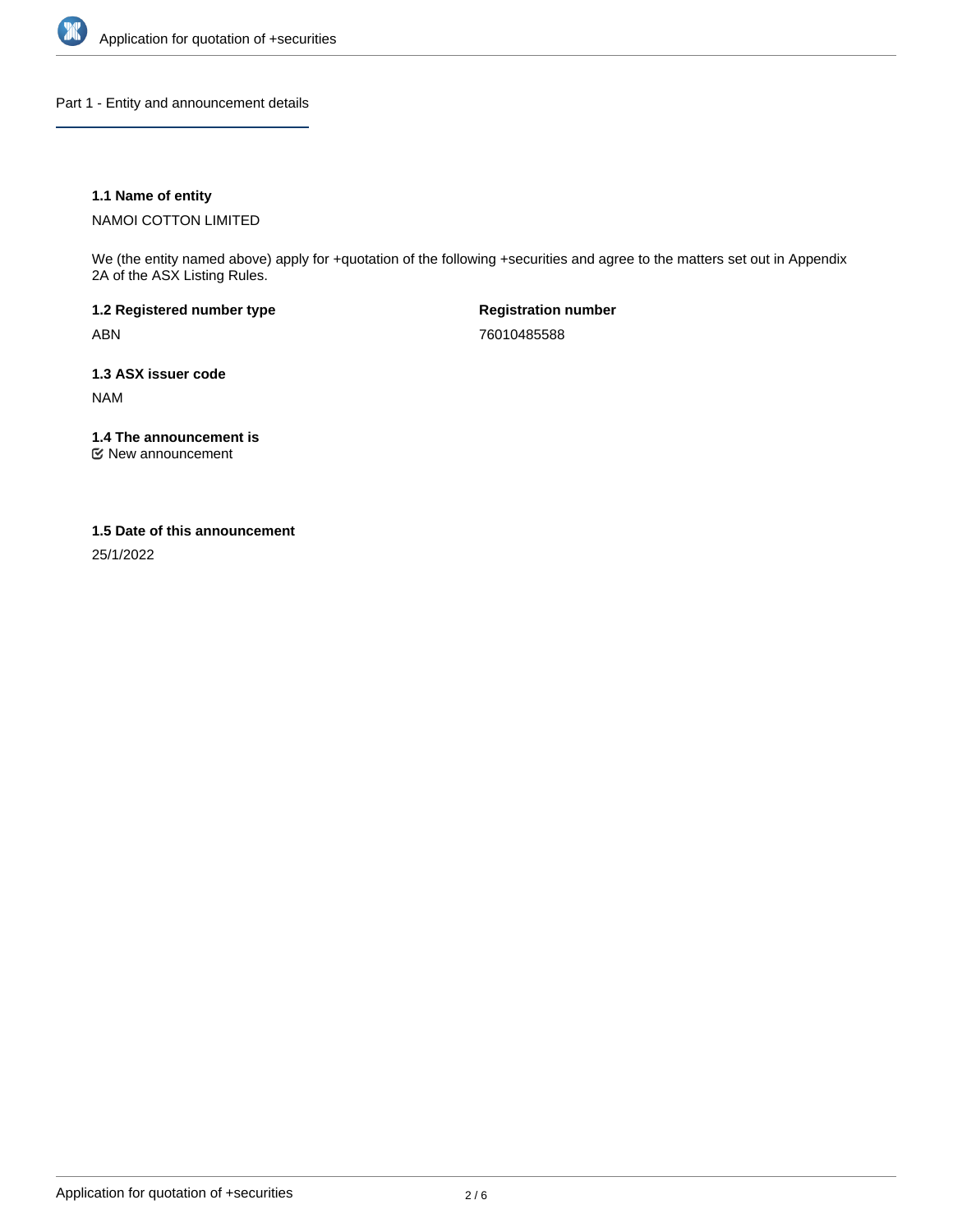

## Part 2 - Type of Issue

**2.1 The +securities to be quoted are:**

Other

## **2.2 The +securities to be quoted are:**

Additional +securities in a class that is already quoted on ASX ("existing class")

**2.3c Have these +securities been offered under a +disclosure document or +PDS?** No

**2.3d Please provide any further information needed to understand the circumstances in which you are applying to have these +securities quoted on ASX, including why the issue of the +securities has not been previously announced to the market in an Appendix 3B**

conversion of residual stock to ordinary shares

**2.4 Any on-sale of the +securities to be quoted within 12 months of their date of issue will comply with the secondary sale provisions in sections 707(3) and 1012C(6) of the Corporations Act by virtue of:**

Not applicable - the entity has arrangements in place with the holder that ensure the securities cannot be on-sold within 12 months in a manner that would breach section 707(3) or 1012C(6)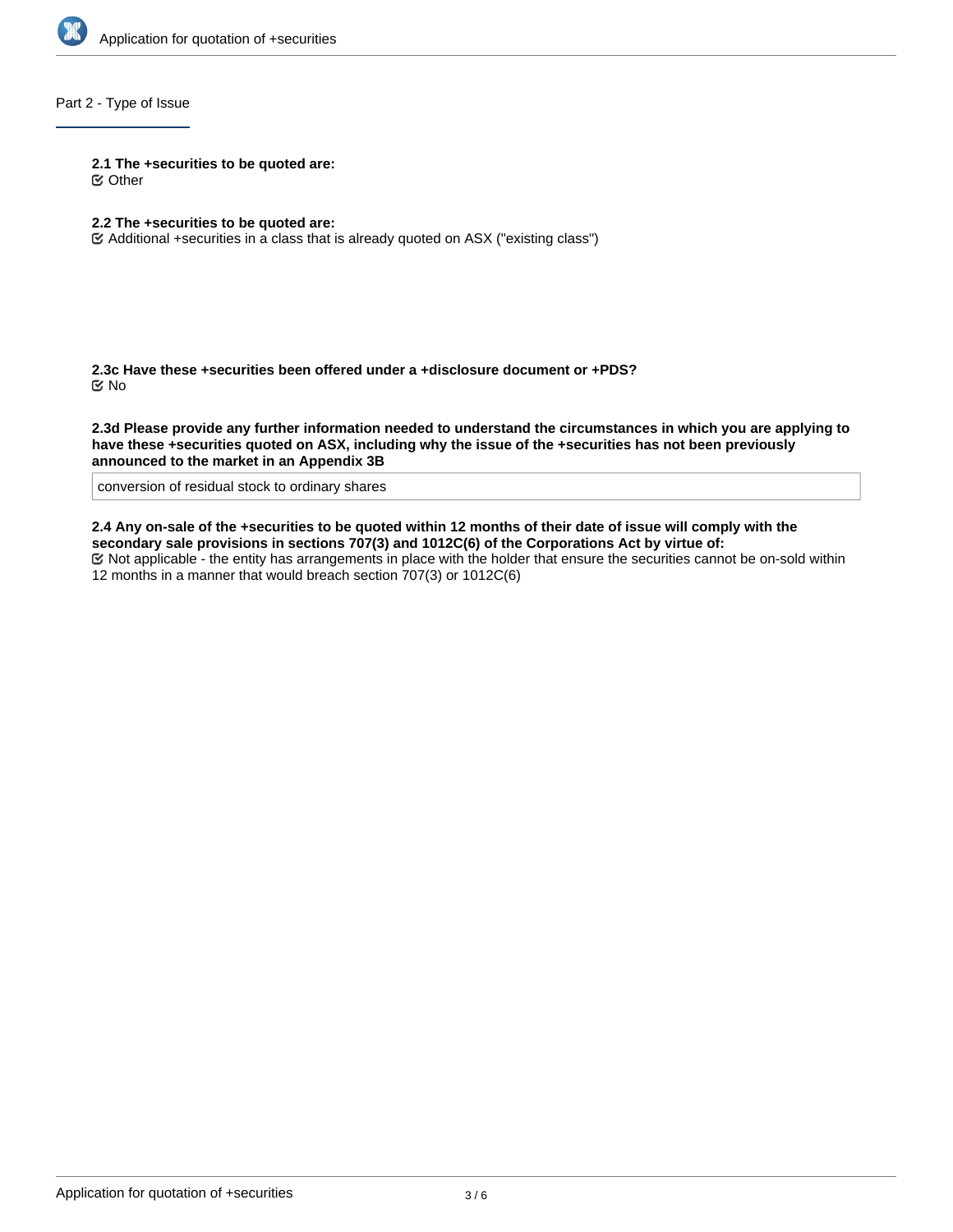

Part 3B - number and type of +securities to be quoted (existing class) where issue has not previously been notified to ASX in an

Appendix 3B

#### **Additional +securities to be quoted in an existing class**

**ASX +security code and description** NAM : ORDINARY FULLY PAID

#### **Issue date**

25/1/2022

**Will the +securities to be quoted rank equally in all respects from their issue date with the existing issued +securities in that class?** Yes

Issue details

**Number of +securities to be quoted**

8,526

**Are the +securities being issued for a cash consideration?** No

**Please describe the consideration being provided for the +securities**

conversion of residual stock to ordinary shares

**Please provide an estimate (in AUD) of the value of the consideration being provided per +security for the +securities to be quoted**

0.433000

**Any other information the entity wishes to provide about the +securities to be quoted**

**The purpose(s) for which the entity is issuing the securities**

**Other** 

#### **Please provide additional details**

conversion of residual stock to ordinary shares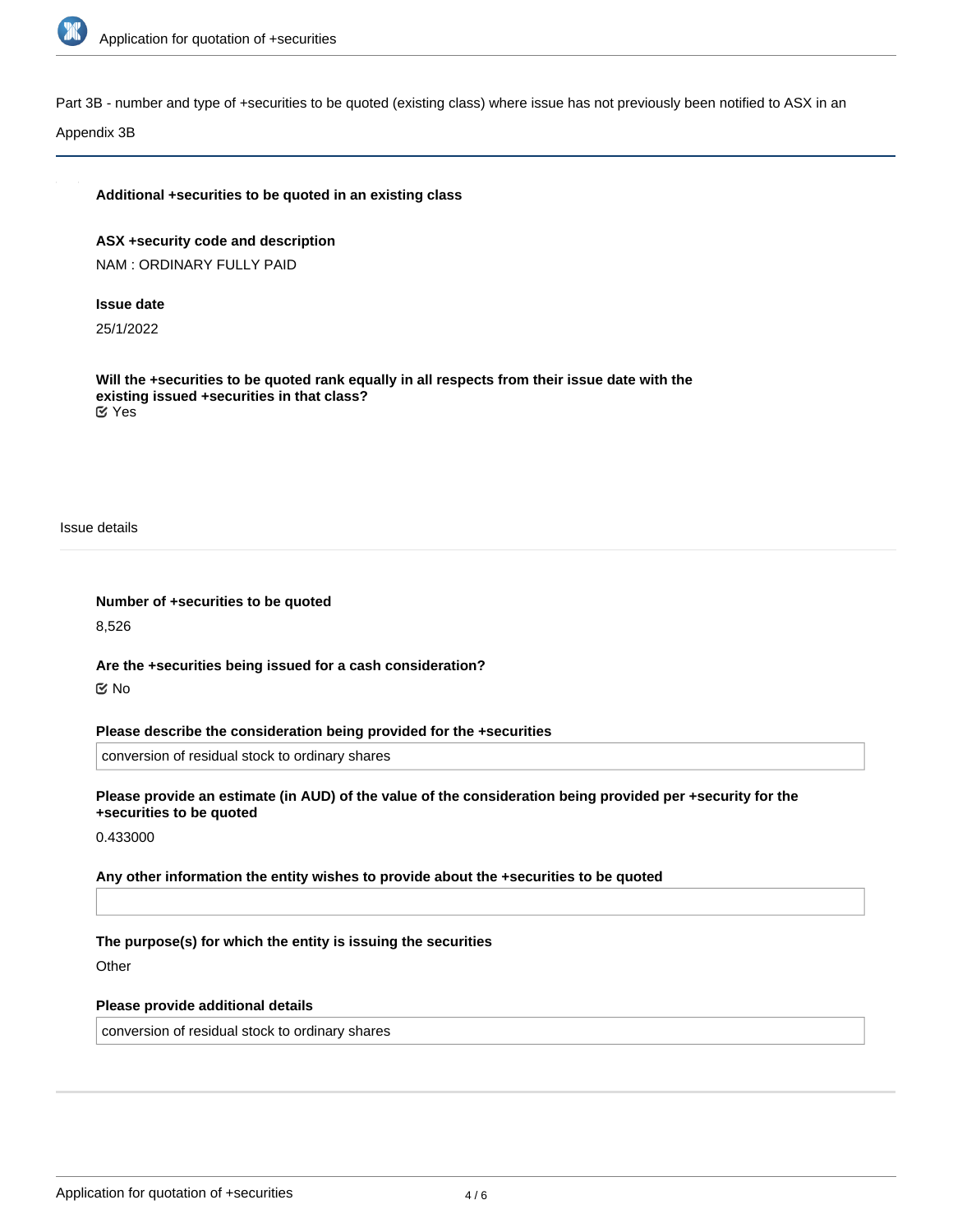

Part 4 - Issued capital following quotation

**Following the quotation of the +securities the subject of this application, the issued capital of the entity will**

**comprise:**

**(A discrepancy in these figures compared to your own may be due to a matter of timing if there is more than one application for quotation/issuance currently with ASX for processing.)**

**4.1 Quoted +securities (total number of each +class of +securities quoted on ASX following the +quotation of the +securities subject of this application)**

| ASX +security code and description | Total number of<br>+securities on issue |  |
|------------------------------------|-----------------------------------------|--|
| NAM : ORDINARY FULLY PAID          | 172,104,143                             |  |

**4.2 Unquoted +securities (total number of each +class of +securities issued but not quoted on ASX)**

| ASX +security code and description | <b>Total number of</b><br>+securities on issue |
|------------------------------------|------------------------------------------------|
| NAMAA : RESIDUAL CAPITAL STOCK     | 1.851.563                                      |
| NAMAJ : PERFORMANCE RIGHTS         | 1.563.688                                      |